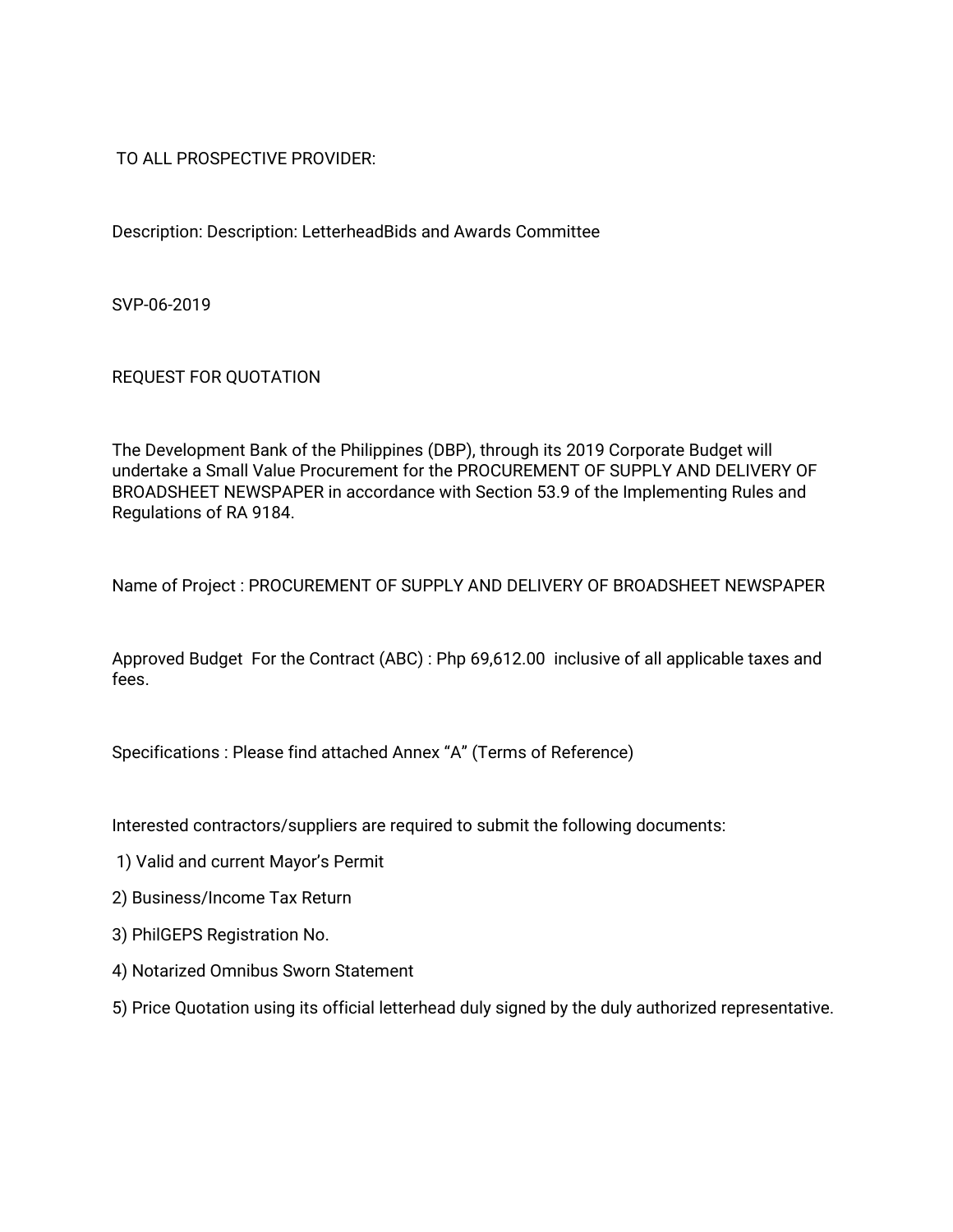Please indicate outside the sealed envelope the following:

addressed to the Procuring Entity's BAC

name and address of the Company

name of the project bear the specific identification/reference code of this project

Submission of sealed quotation is on or before 11 February 2019, 5:00 PM at DBP Bids and Awards Committee Secretariat Unit, 6/F Procurement Management Department, DBP Head Office, Sen. Gil J. Puyat corner Makati Avenues, Makati City.

For inquiry, you may contact the BAC Secretariat at Tel. No. 818-9511 local 2610 or 2606.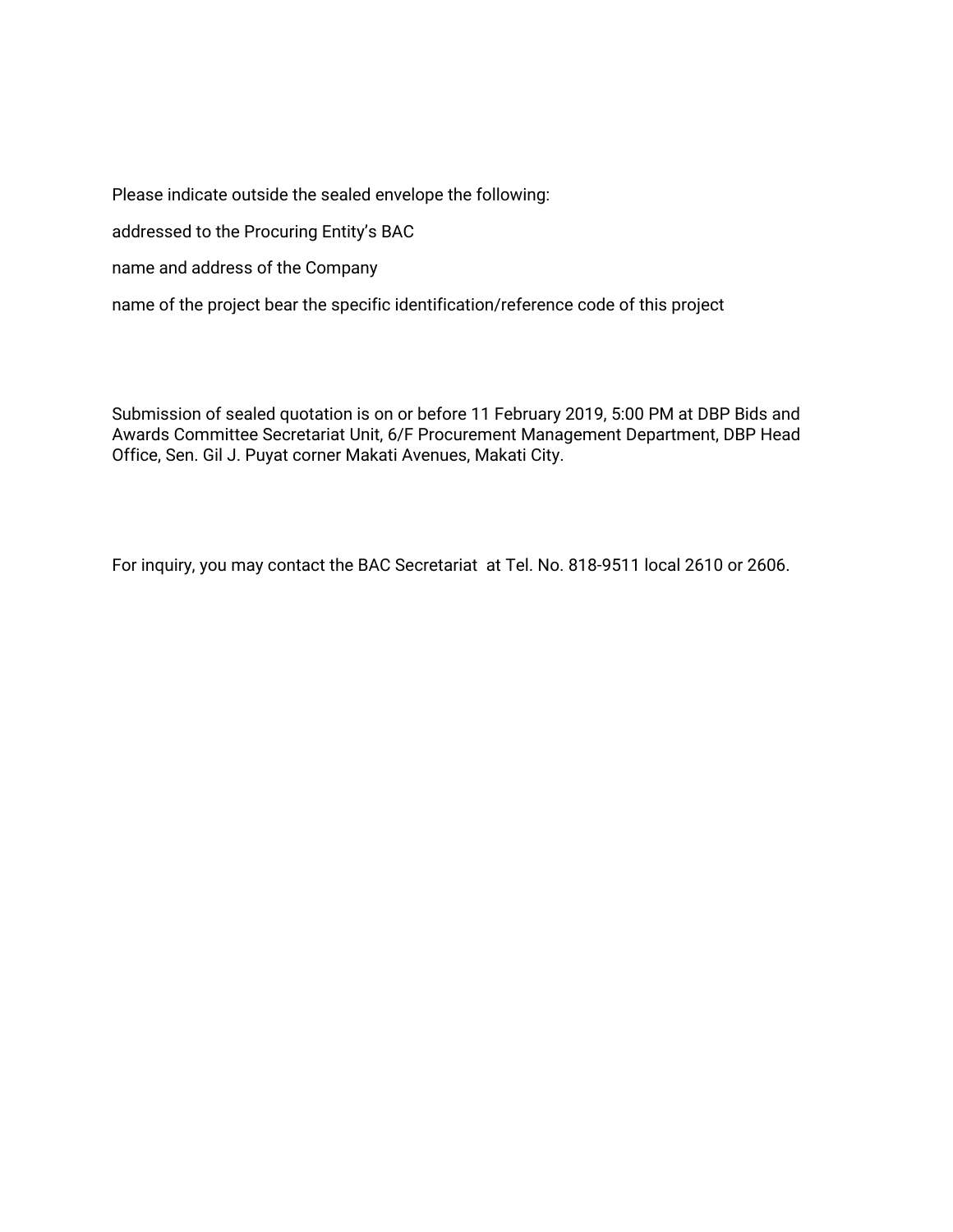#### **TERMS OF REFERENCE**

#### PROCUREMENT OF SUPPLY AND DELIVERY OF BROADSHEET NEWSPAPERS

A. Approved Budget for the Contract: Sixty-Nine Thousand Six Hundred Twelve Pesos (£69,612.00), inclusive of tax and delivery charge, based on the following:

| Newspaper                 | Publication<br>Day | No. of<br>Days | Unit<br>Cost | Qty/<br>Day  | <b>Total Cost</b> |
|---------------------------|--------------------|----------------|--------------|--------------|-------------------|
| <b>BusinessWorld</b>      | Mon-Fri            | 238            | 25.00        | $2*$         | P 11,900.00       |
| Malaya Business Insight   | Mon-Fri            | 238            | 25.00        | $\mathbf{1}$ | 5,950.00          |
| <b>BusinessMirror</b>     | Mon-Sun            | 334            | 25.00        | $\mathbf{1}$ | 8,350.00          |
| Daily Tribune             | Mon-Sun            | 334            | 18.00        | 1.           | 6,012.00          |
| The Philippine Star       | Mon-Sun            | 334            | 20.00        | 1            | 6,680.00          |
| <b>The Manila Times</b>   | Mon-Sun            | 334            | 20.00        | 1            | 6,680.00          |
| Manila Standard           | Mon-Sun            | 334            | 18.00        |              | 6,012.00          |
| Manila Bulletin           | Mon-Sat            | 286            | 18.00        |              | 5,148.00          |
|                           | Sun.               | 48             | 25.00        |              | 1,200.00          |
| Philippine Daily Inquirer | Mon-Fri            | 238            | 20.00        | $2*$         | 9,520.00          |
|                           | Sat.               | 48             | 20.00        |              | 960.00            |
|                           | Sun.               | 48             | 25.00        |              | 1,200.00          |
| Tota                      |                    |                |              |              | ₽ 69,612.00       |

## \*One copy for the Office of the Head, CSS

### **B.** Specifications:

Supply and delivery of the above list of broadsheet newspapers and quantity per day.

### C. Delivery date/place:

Newspapers should be delivered daily at the Corporate Affairs Department on or before 7:30 in the morning.

### D. Others:

Supplier must be PhilGEPS registered.

## E. Terms of Contract:

- 1. The contract shall commence upon acceptance of the Notice to Proceed and until December 31, 2019.
- 2. The DBP may terminate/cancel the contract if the supplier/contractor fails to deliver, perform, comply with obligations as required for the said contract.